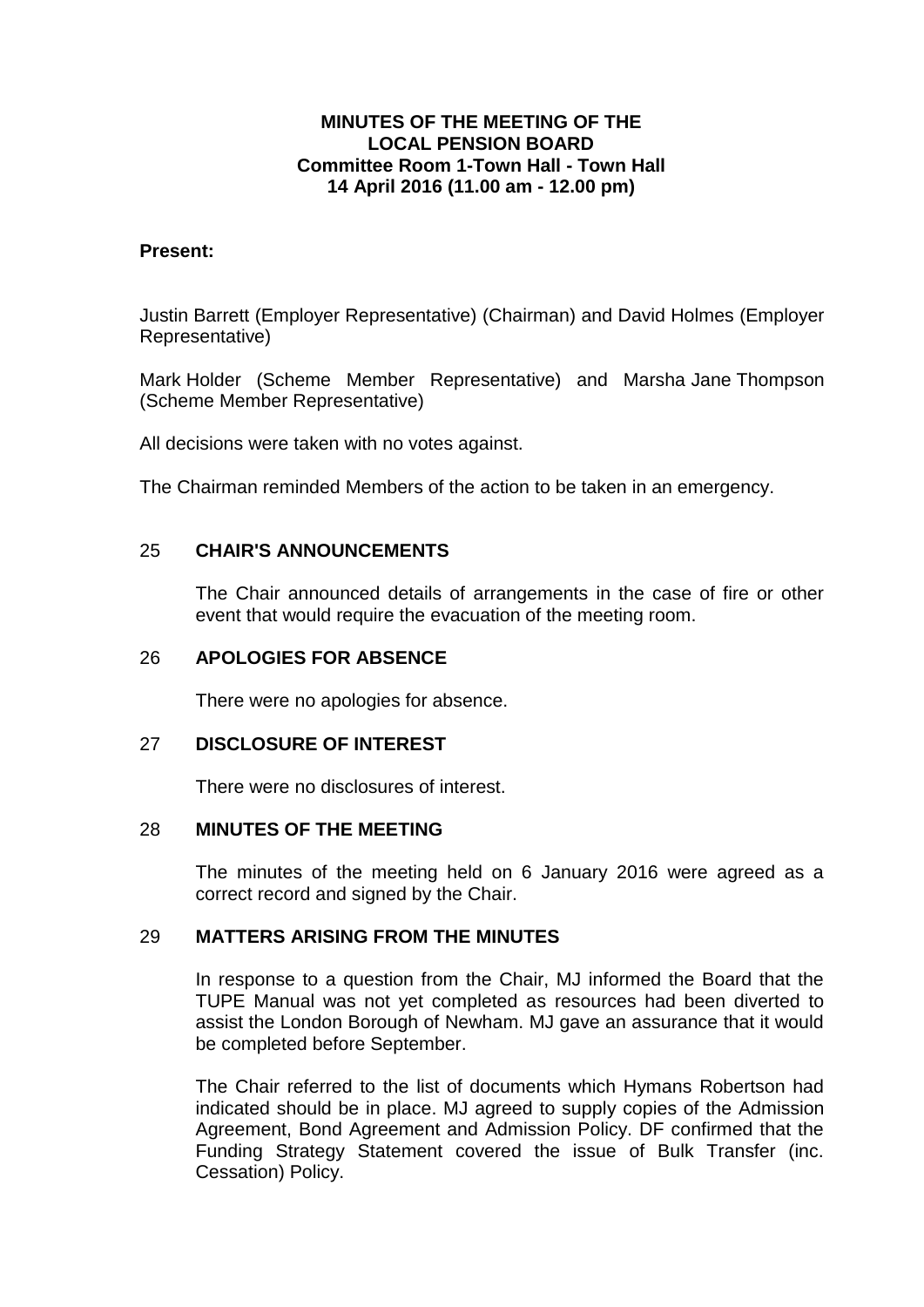MJ had indicated that she had spoken to colleagues at Newham who had confirmed that as new Regulations were introduced existing agreements were automatically subject to those Regulations.

The Board had asked whether any steps had been put into place to deal with potential bulk transfers once Multiple Academy Trusts (MATs) started to appear. DF advised that there was no specific provision for MATS but officers would be looking at the possible implications.

The Board advised that a couple of Primary Schools were part of a MAT, as was Abbs Cross School.

JB informed the Board that he had received a response from the Head of Legal and Governance. MJ would follow up with Legal Services.

The Scheme Manager would approach the head of Legal and Governance regarding the latest advice from the LGPS Scheme Advisory Board which had provided an update on the legal position of local pension boards which might necessitate an amendment of the Terms of Reference.

### 30 **PENSION TRAINING NEEDS**

DF had informed the Board that she was still awaiting information from members of the Pensions Committee. A training plan would be submitted to a future meeting.

Two members of the Board had indicated that they would be attending a seminar on the role of Local Pension Board members later this year. The other two members asked the Clerk to recirculate the information on the seminars.

MJ advised that it was proving difficult to provide access to a shared drive for all members of the Board. DF indicated that she would supply a template to all members to enable them to record their training. JB indicated that he would establish a shared area on Google and would circulate details to all members of the Board.

# 31 **TENDERING PROCESS FOR FUND MANAGERS**

DF had informed the Board that the Pension Fund would no longer be tendering for Fund Managers. Following the Government's directive for Pension Fund's to adopt the Pooled Investment approach the Board would be kept informed of progress with the CIV.

#### 32 **POOLED INVESTMENTS**

The Board had been advised that currently 30% of the Pension Fund investments had been transferred to the CIV. The next transfer would involve the Fund's investments with Ruffer.